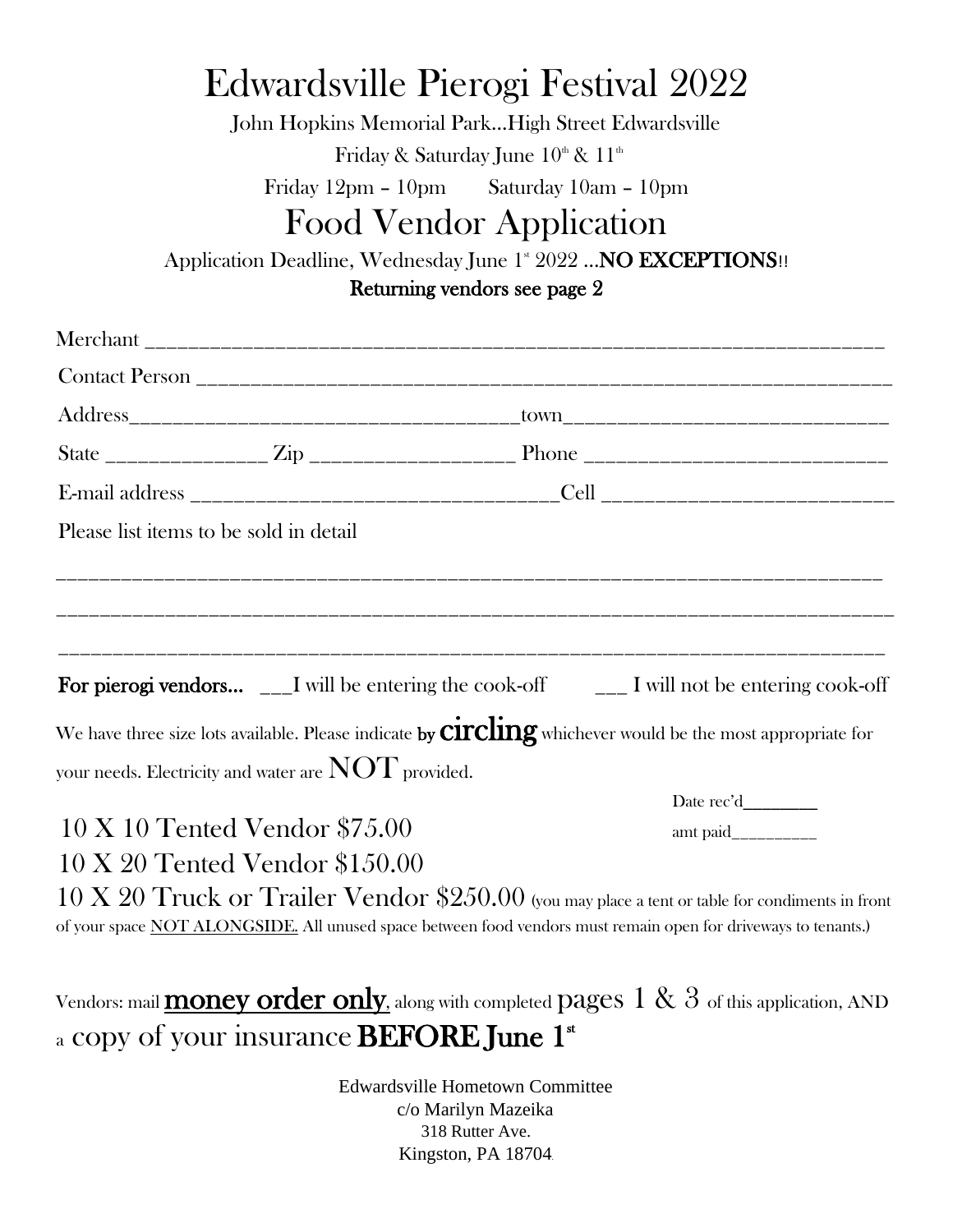#### 2022 Edwardsville Pierogi Festival Food Vendor rules & requirements

General information: The Edwardsville pierogi Festival is an outdoor festival and will be held rain or shine. Each vendor will receive a reminder letter with further instructions for the festival a few days before.

**Vendor Eligibility:** All vendors must have, in the amount of \$1,000,000.00, a certificate of insurance naming Edwardsville Hometown Committee as additionally insured. If you have questions on insurance, contact your insurance agent. You must also have a Pennsylvania Health Department Certificate, a serve safe certificate & Tax ID# and all necessary licenses.

- 1. **Returning vendors** must have their application received by April  $1^*$  to the vendor coordinator. This is to insure your "spot" as we do not have duplicate vendors, save for Pierogi's, of course. Otherwise, applications must be postmarked by June  $1^*$  with no exceptions. You can contact Marilyn Mazeika @ 570-328-5773, call or text. or e-mail to mmazeika62970@live.com for availability.
- 2. A completed application includes:
	- a. Vendor fee (money order) made out to Edwardsville Hometown Committee
	- b. Signed & completed pages 1&3 of this vendor application
	- c. Copy of insurance & licensing.
- 3. Your application will be returned if any of these elements are missing or incomplete, no exceptions!

#### General Rules

- 1. All vendors must supply all their own tents, tables, equipment. Water will not be provided. Electricity is not provided. You must supply your own trash receptacles for public use. ALL equipment MUST remain within your allotted space.
- 2. All food vendor must have an inspected fire extinguisher at their booth that has been tagged within the last 12 months.

#### 3. Vendor placement is at the discretion of the vendor coordinator.

- 4. Each vendor is responsible for securing its own tent, equipment, supplies. The Festival, its staff, the Borough of Edwardsville, the Edwardsville Hometown Committee, and the Edwardsville Council is not responsible for any theft, loss, injury, or damage to any vendor or caused by any vendor. (this includes any agent of the festival) there will be no extra security overnight for the festival.
- 5. All hot surfaces must be blocked from public reach. fryers must have splash covers.
- 6. No frayed wires or overloaded extension cords will be permitted.
- 7. Each vendor is responsible for removing trash and cleaning their area throughout the festival. Trash may be placed curbside as needed. No trash pickup will occur after 9pm on Saturday. You are responsible for the condition of your space.
- 8. Pets are NOT allowed within any food vendor setup
- 9. Vendors must notify the vendor coordinator immediately of any cancellation. Refunds will NOT be given after June  $1^*$  no exceptions.
- 10. You cannot break down until at least 9pm each night.
- 11. Not complying with these rules may result in forfeiture of your spot.

## Page 2 **Keep for Reference**